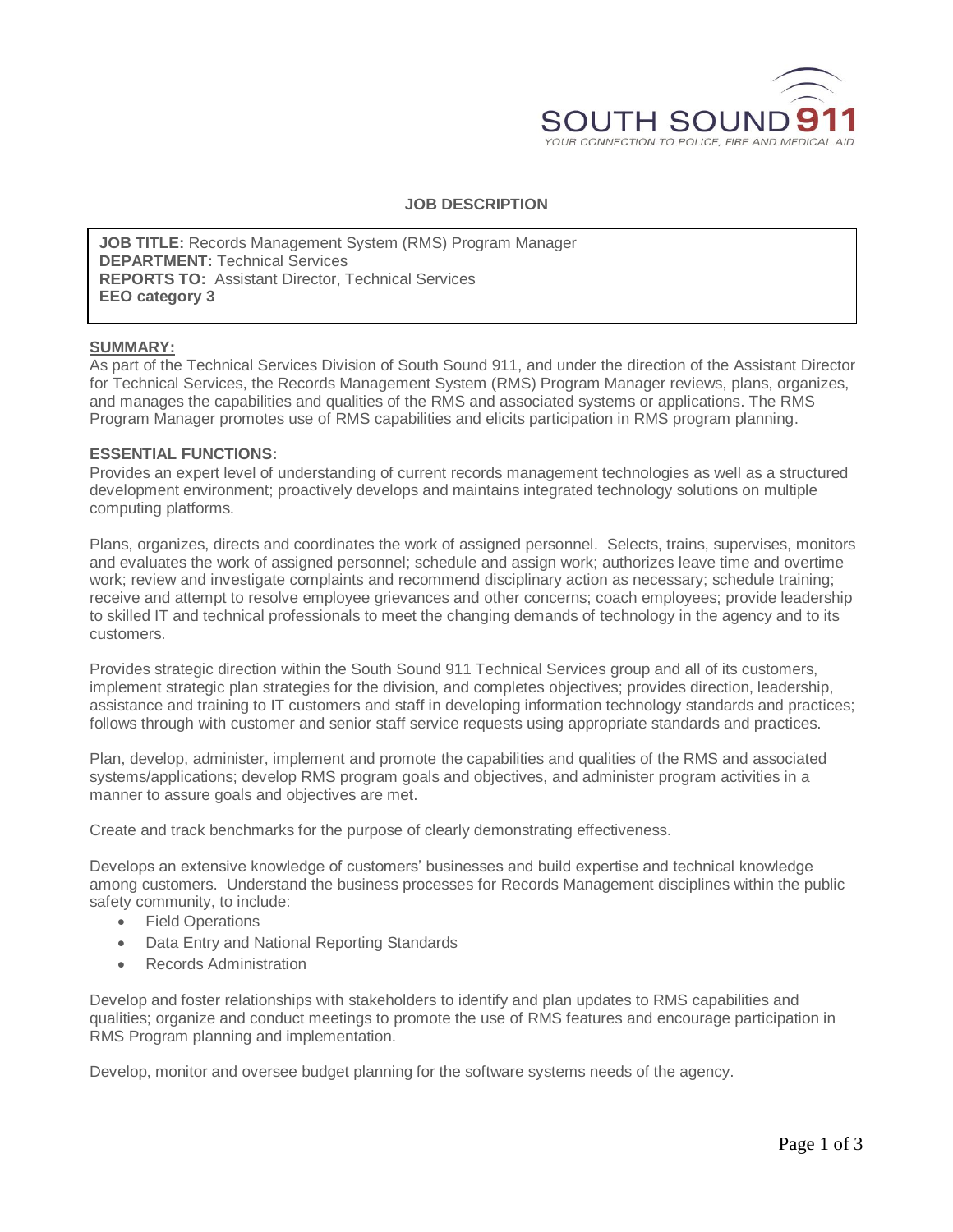Researches current advancements in information technology to build expertise among colleagues. Provides strategic recommendations to centralize technology decision-making.

Creates, enforces and documents IT policies and procedures utilizing best practices to ensure compliances with contractual and oversight agencies, such as CJIS.

### **QUALIFICATIONS:**

Bachelor's degree with major course work in information systems management, business, public administration, or police science, and six years of increasingly responsible experience working in information technology systems preferably with public safety agencies. Additional related education or experience may substitute yearfor-year for the requirements.

### **REQUIRED ABILITY, KNOWLEDGE AND EXPECTATIONS:**

Principles and practices of program operations, including development, planning, coordination, monitoring, evaluation and problem solving.

Research methodology, data collection, analysis and reporting.

Significant understanding of law enforcement operations and practices.

Technical skills to apply towards data analysis, business process modeling, and other advanced technologies. Proficient computer skills including knowledge of and experience with computer databases such as Microsoft Access and SQL Server. Strong working knowledge and experience with Microsoft Office products.

Communicate efficiently and effectively both orally and in writing using tact, patience and courtesy.

Maintain cooperative and effective working relationships with others.

Follow safety rules and regulations.

Organize work to meet schedules and timelines.

Work confidentially and with discretion, and maintain a professional demeanor while resolving emotional issues with personnel at all levels of the organization.

Understanding of the operation of public safety agencies.

### **LICENSES, CERTIFICATES AND OTHER REQUIREMENTS:**

A valid Washington State driver's license may be required.

### **PHYSICAL REQUIREMENTS:**

The physical demands described here are representative of those that must be met by an employee to successfully perform the essential functions of this job. Reasonable accommodations may be made to enable individuals with disabilities to perform the essential functions.

While performing the duties of this job, the employee is regularly required to sit at a computer terminal, frequent walking both indoors and out; use hands to finger, handle, or feel and talk or hear. The employee is frequently required to reach with hands and arms. The employee is occasionally required to stand, stoop, or kneel. The employee must occasionally lift and/or move up to 25 pounds. Specific vision abilities required by this job include close vision, distance vision, peripheral vision, depth perception and ability to adjust focus.

### **WORKING ENVIRONMENT:**

Office environment with frequent interruptions. The noise level in the work environment is usually quiet. This position will interact with employees and customers on a daily basis. Office environment is subject to 24/7 emergency call out and traveling to different locations to conduct work

#### **MACHINES/TOOLS/EQUIPMENT/WORK AIDS:**

Personal computer, copy machines, telephone, fax machine, E-mail, calculators, head sets, printers.

### **POTENTIAL HAZARDS:**

The hazards are consistent within an office environment.